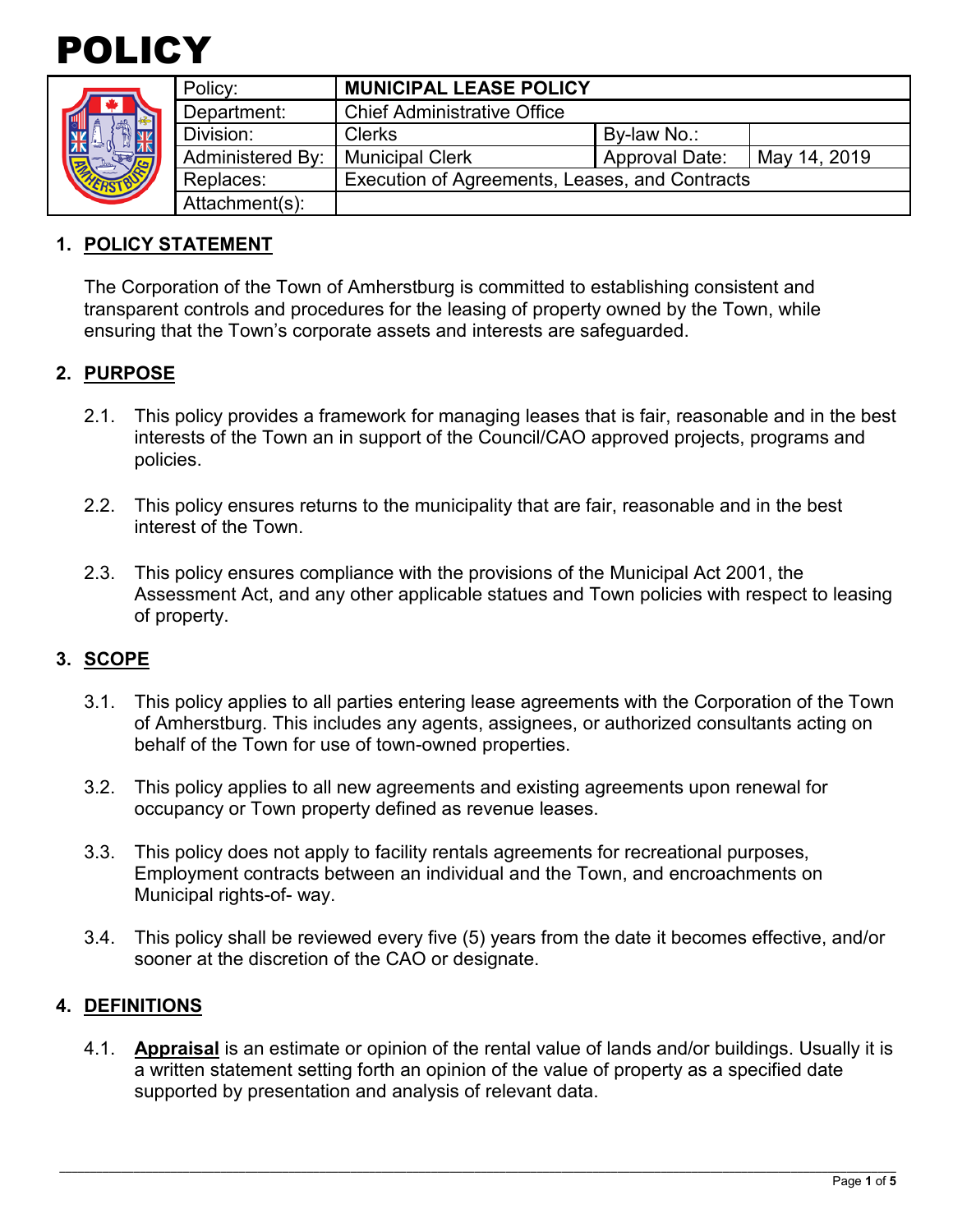- 4.2. **Community Lease is** an agreement to the lease of property at below market rates to community organizations that deliver services and programs in alignment with Town services and programs.
- 4.3. **Direct Negotiation** is the non-competitive bargaining process between two parties seeking to reach an agreement. Direct negotiation is considered an efficient and effective use of taxpayers' dollars.
- 4.4. **Gross Lease** is an agreement in which the tenant pays a fixed rate of rent and the landlord pays all maintenance, utilities, taxes and capital costs without further adjustment from the tenant.
- 4.5. **Lease** is an agreement between a landlord and a tenant for exclusive occupancy including grant of rights for a specified period of time and for a specified consideration (rent).
- 4.6. **Market Value** is the rate that a property would most likely command on the open market, as evidenced by current rentals/fees being paid for comparable property and for similar uses.
- 4.7. **Not-For-Profit Organization** is a type of organization that does not earn profits for its owners. All money earned or donated is used in pursuing the organizations objectives and keeping it operational.
- 4.8. **Property**, for the purpose of this policy, property in intended to include all real property defined as land, buildings, and structures.
- 4.9. **Revenue Lease** is a contract by which the owner (lessor) of a property grants a second party the right to its exclusive possession and use under specific conditions.

Other common definitions, acronyms, and terms are available in the Glossary located on the Town's Policies webpage.

## **5. INTERPRETATIONS**

Any reference in this policy to any statute or any section of a statute shall, unless expressly stated, be deemed to be reference to the statute as amended, restated or re-enacted from time to time. Any references to a by-law or Town policy shall be deemed to be a reference to the most recent passed policy or by-law and any replacements thereto.

## **6. GENERAL CONDITIONS**

### 6.1. **Allocation of Property**

- 6.1.1. Use of municipally owned property shall be subject to the following order of priority:
	- Municipal purposes, including administration, program, and service delivery;
	- Municipally funded agencies, boards, and committees;
	- Agencies with fee for service agreements; and
	- Not-for-profit organizations, other levels of government, and the general public.
- 6.1.2. The Town may enter into direct negotiations on unsolicited requests to lease property where Council deems it is in the best interest of the Town.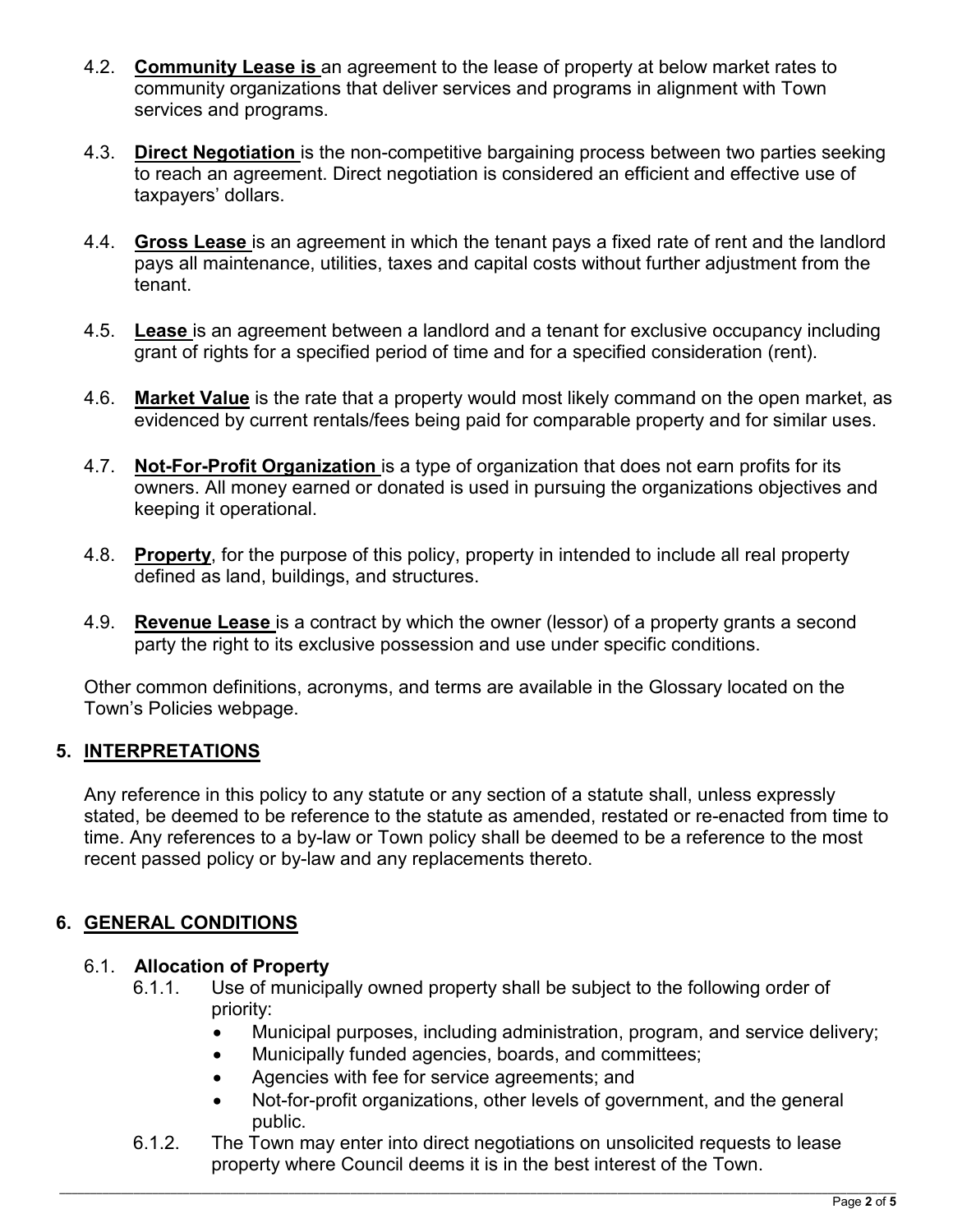- 6.1.3. The Town of Amherstburg will invite offers through open advertisement.
- 6.1.4. Occupancy of any and all property will require terms and conditions to be approved by the Town.
- 6.1.5. Council reserves the right to refuse, in its sole discretion, any submission to lease any property or part thereof, regardless of whether the applicant has met all policies herein for purposes which it deems to be in the best interest of the Town.

## 6.2. **Market Value**

The lease of Municipal property will be for market value based on similar leases.

## 6.3. **Appraisal**

Council may or may not require an appraisal of the subject property.

## 6.4. **Written Leases**

All leases will be in a written form satisfactory to the Town.

# 6.5. **Approval of Leases**

Occupancy of any and all property will require terms and conditions to be approved by Council or their delegate.

## 6.6. **Allocation of Costs**

- 6.6.1. All leases will be written as net leases with the tenant responsible for payment of their share of all operating costs included, but not limited to taxes, utilities, maintenance, insurance, and any other costs incurred related to the tenant's occupancy of the property. If a gross lease format is required, it will include an allocation for all operating costs as described in the lease but not limited to the cost described herein.
- 6.6.2. Unless there is a compelling business case to suggest otherwise, all capital improvements to leased property will be paid for by the tenant either as an upfront capital contribution or to be recovered by the Town as additional rent in the terms of the lease.
- 6.6.3. The lease of the Town of Amherstburg property will be for market value based on similar uses of the property.

# 6.7. **Environmental Due Diligence**

- 6.7.1. Prospective tenants will be required to complete a pre-screening survey to identify in detail, all materials, pollutants, including but not limited to, chemicals and related items that may be used and/or stored on the leased property. Staff will seek the assistance from the Fire and Emergency Services to assist in determining suitability of the tenant for occupancy and/or terms and conditions regarding any materials of concern.
- 6.7.2. All agreements will have a provision that the tenant must agree that any decision made by the Municipality with respect to the operation of the leased property during the term of the lease will be considered to have been made by the Municipality acting reasonably and will cooperate with the Municipality in implementing these changes.

# 6.8. **Pre-consultation**

Unsolicited requests to lease Municipal property will require a pre-consultation with staff to determine the suitability of the tenant and the property.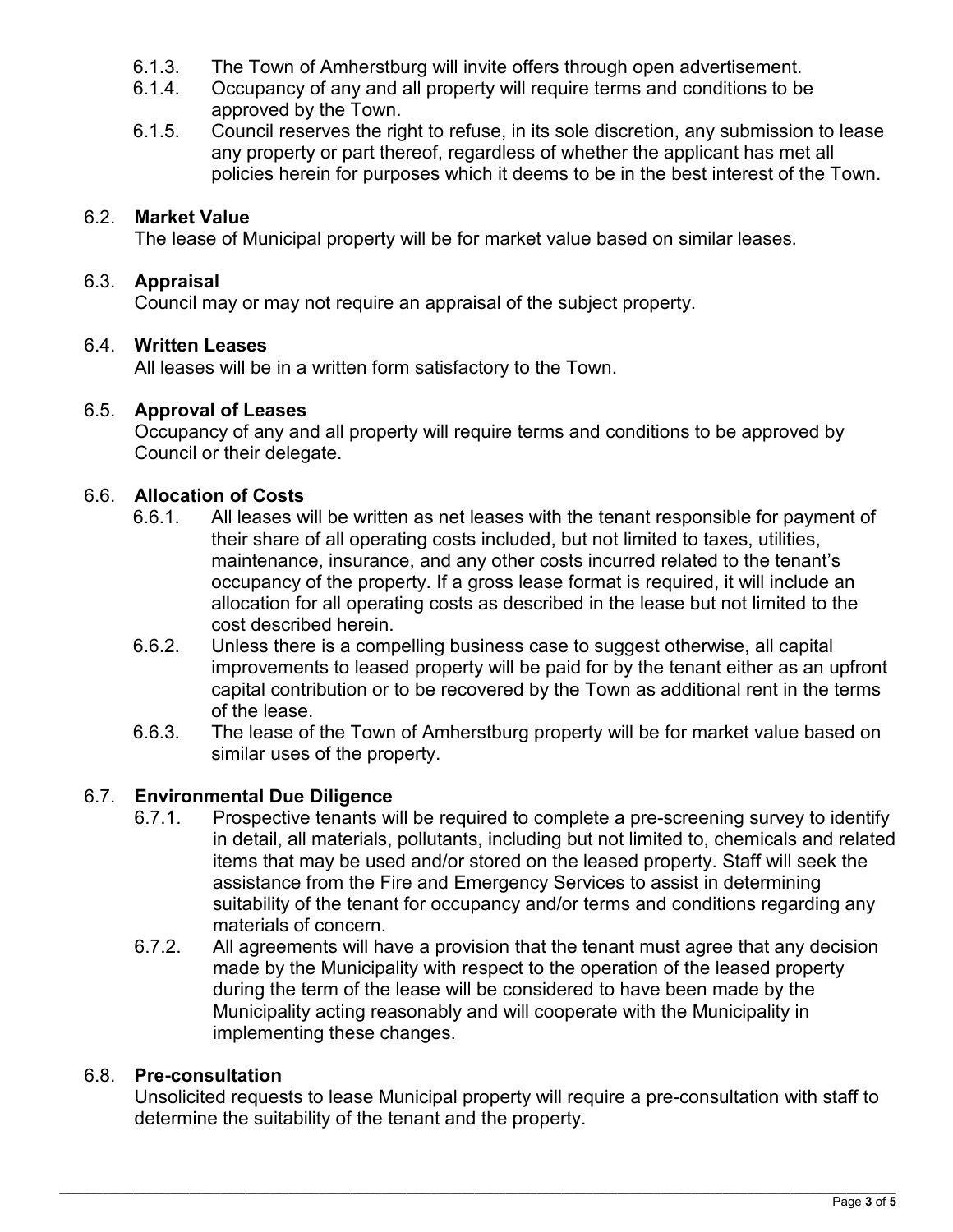## 6.9. **Rent Increases**

- 6.9.1. Leases will be negotiated with appropriate terms that will allow the Municipality to increase rents annually.
- 6.9.2. As a minimum standard, rent increases will be negotiated as annual fixed set increase in line with the Consumer Price Index for Ontario.
- 6.9.3. For leases with terms of 5 years or more, the Municipality will include provisions in the lease which permit rents to be reviewed at market rates of no more than 5 year intervals.

#### 6.10. **Insurance**

- 6.10.1. The Corporation of the Town of Amherstburg will not extend its insurance coverage to tenants.
- 6.10.2. The Town may require all tenants to carry their own insurance as determined by the Town but not limited to property and liability coverage in amounts deemed appropriate for the business and tenant.
- 6.10.3. All tenants will be required to name the Corporation of the Town of Amherstburg as an additional insured.

### 6.11. **Sub-Leasing**

6.11.1. Lessees wishing to sub-let premises are required to seek written Council permission.

#### 6.12. **Community Leases**

- 6.12.1. In order to be considered for a Community Lease, tenants must meet the following minimum eligibility requirements:
	- The tenant must be incorporated as a not-for-profit organization in good standing with provincial or federal authorities, and provide proof of standing to the Town;
	- Non-Incorporated organizations may be considered for license agreements provided acceptable insurance can be provided.
	- Acceptable insurance must be provided; and
	- Programs and services must be in accordance with, or complement, programs and services of the Town.
- 6.12.2. The Town will further evaluate the request for a community lease subject to the following general criteria:
	- Degree of alignment with Municipal programs and services
	- Demonstrated need/demand/gap in community that is not being met by the Municipality or the private sector.
	- Degree to which the group is the main provider of its particular activity for the Municipality.
	- Assessment of suitability for proposed space
	- Assessment of the benefits to be provided in return for community lease
	- Sustainability of the organization
	- Appropriate controls in place to ensure financial accountability and governance
	- Town must support the grant
	- Assessment of ability to pay based on financial strength of the applicant.
- 6.12.3. The Municipality may consider a grant for a portion of or all of the rent for a community lease within Municipal buildings including base rent, operating costs and taxes.